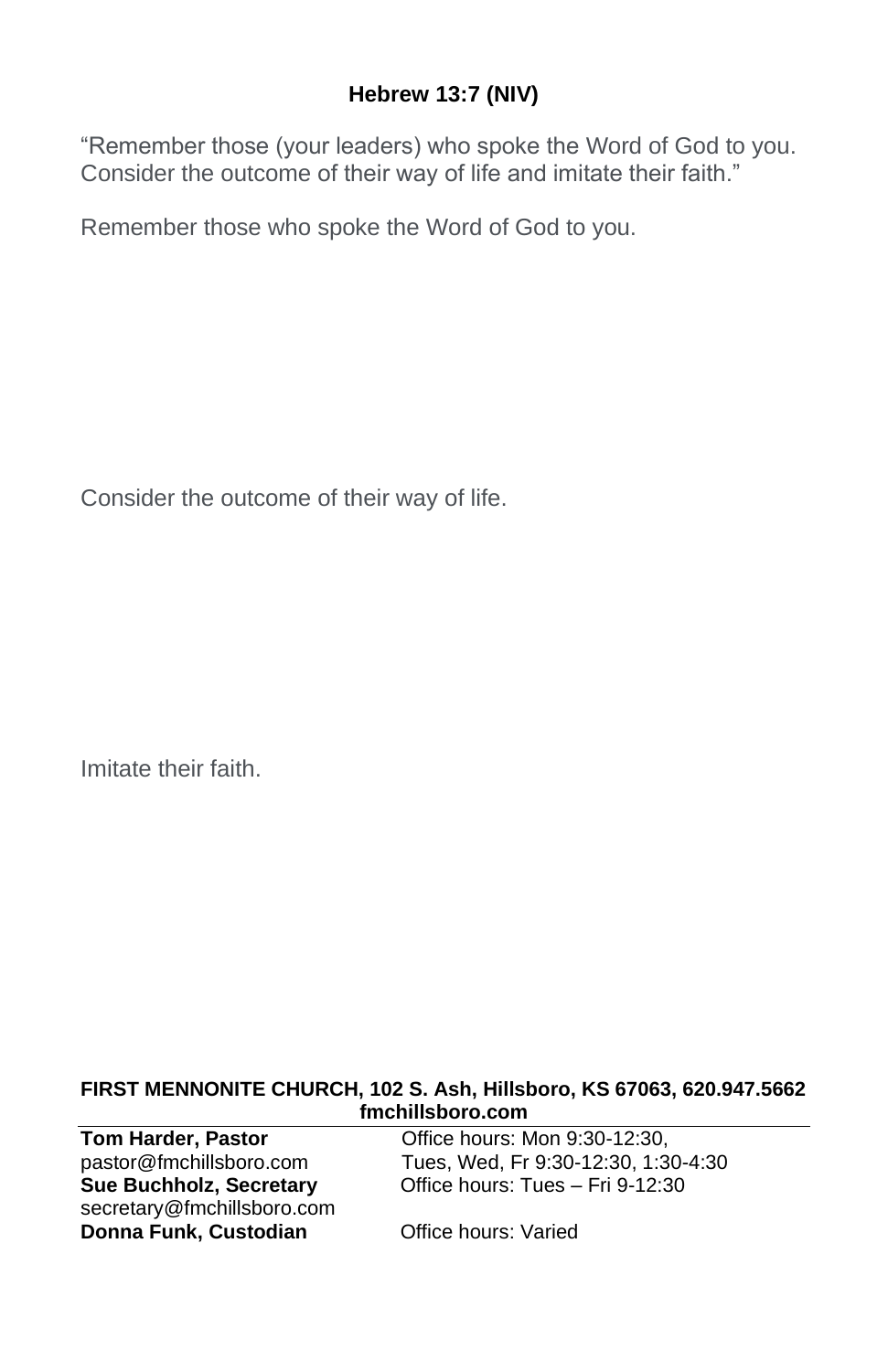

# **FIRST MENNONITE** CHURCH

 **In Christ - Making Disciples through Loving Relationships.**

Worship 10:30 a.m.

# **Rememberance Sunday, May 29, 2022**

# **GATHERING**

Gathering Music **Shirley Baltzer** Shirley Baltzer Welcome, Announcements **Sandy Hiebert** Sandy Hiebert Prelude to Worship New Shirley Baltzer \*Call to Worship Notice Alleman and the Sandy Hiebert

# *Ldr: On this day of remembering,*

*Cong: we give thanks for the gift of relationships; most of all with You and others that You place in our lives.* 

## *We recognize our need for your light in dealing with the challenges of this life.*

*Enable us to claim Your peace that goes beyond our understanding. In a world filled with violence and war,*

*we gather together to celebrate the promise of peace and light.*

*. In a world filled with tyranny and oppression, we gather together to celebrate the promise of justice for all. In a world filled with hunger and greed, we gather to celebrate the promise of Your grace which is sufficient.*

#### *ALL: Our hope is in the name of the Almighty God, the Creator, Redeemer, and Sustainer of heaven and earth. Enable us to claim Your peace and light that go beyond our understanding.*

| *Hymn   | Longing for Light                              | VT 715               |
|---------|------------------------------------------------|----------------------|
| *Prayer |                                                | <b>Sandy Hiebert</b> |
|         | *Prayer Response Lord, Listen to Your Children | VT 682               |

Time for God's Children Sue Buchholz

## **SHARING**

Sharing and Prayer Nadine Friesen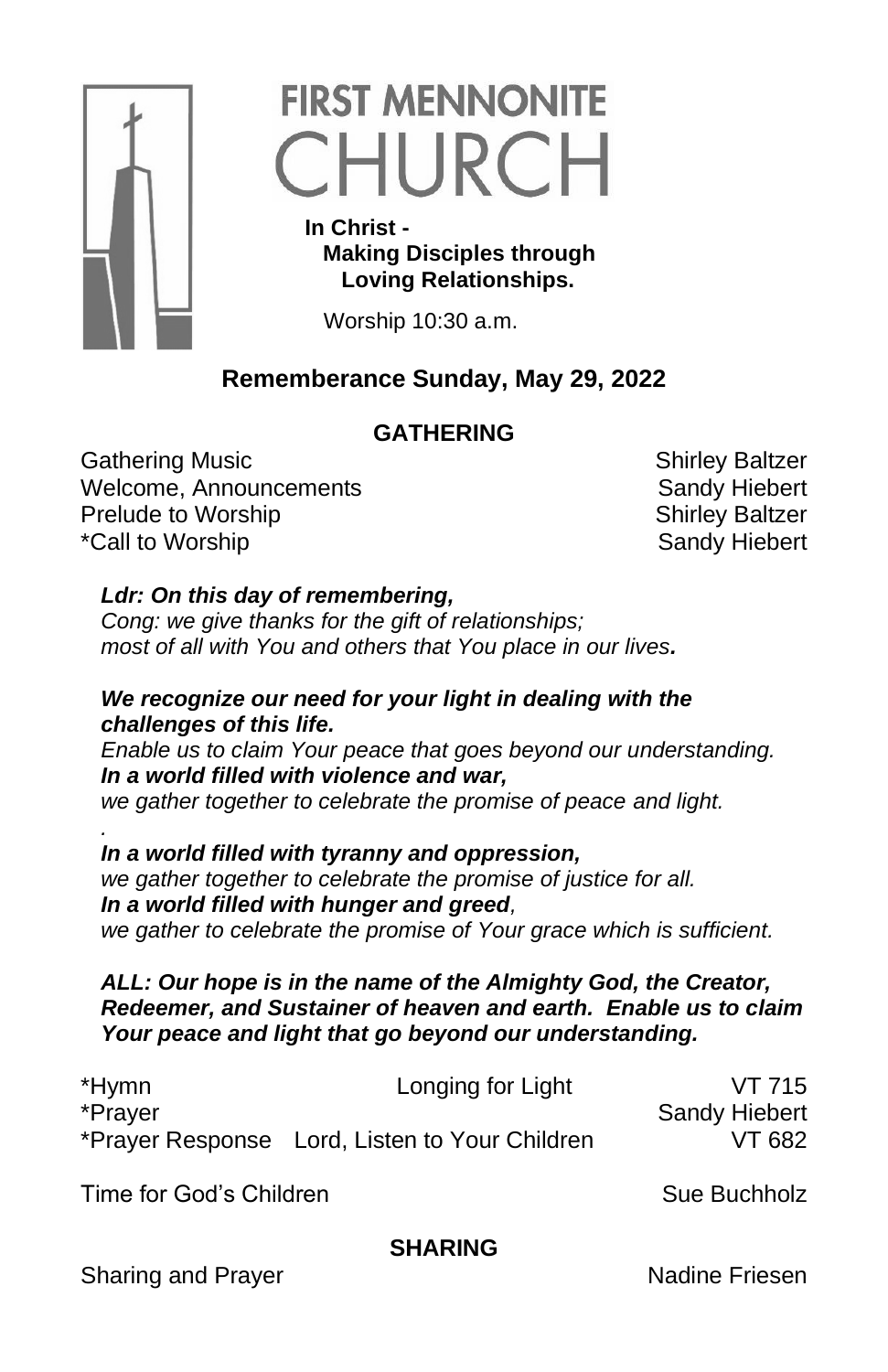| <b>Bringing our First Fruits</b> |                                                                             | <b>Shirley Baltzer</b>      |
|----------------------------------|-----------------------------------------------------------------------------|-----------------------------|
| <b>Hymn</b>                      | <b>Count Your Blessings</b>                                                 | (on screen)                 |
| The Lesson                       | <b>LISTENING</b><br>"Remembering to Remember"<br><b>Selected Scriptures</b> | Nadine Friesen              |
|                                  | <b>RESPONDING</b>                                                           |                             |
| Solo                             | In the Bulb There is a Flower                                               | <b>Holly Swartzendruber</b> |
| Candle Lighting                  |                                                                             |                             |
| <b>Hymn</b>                      | In the Bulb There is a Flower                                               | VT 670                      |
| Sending                          |                                                                             | Nadine Friesen              |
| Postlude                         |                                                                             | <b>Shirley Baltzer</b>      |

### **Among Our Friends and in Our Prayers:**

- o **People suffering** in the Ukrainian war and around the world.
- o **WDC Prayer Request**: Pray for *Casa del Alfarero* Church of Pasadena, TX so that God opens new paths, new ideas to reach the community in which the seed of the Gospel is sown, and so that together we can be in harmony and peace and above all connected with the vision and desire of God. – Pastor Alberto Parchmont

#### **Announcements:**

- o **Creativity Camp**: Five students signed up! Pray for students and staff to glorify the creativity of God June 7,9,14, and 16!
- o **Carry in Meal next Sunday! June 5** –Bring your favorite dish to share after worship.
- o **FYI**: **30 dz.** cookies baked last Wednesday! Great job bakers!
- o **Sat., June 4 – The public is invited to Walk Sand Creek Trail Day**, part of National Trails Day®. Water will be available for people and leashed dogs at the trailhead at Memorial Grove on the Bethel College campus, dawn to dusk (6 a.m.-8 p.m.), courtesy of the Sand Creek Trail Committee, with members there to answer any questions about the trail.